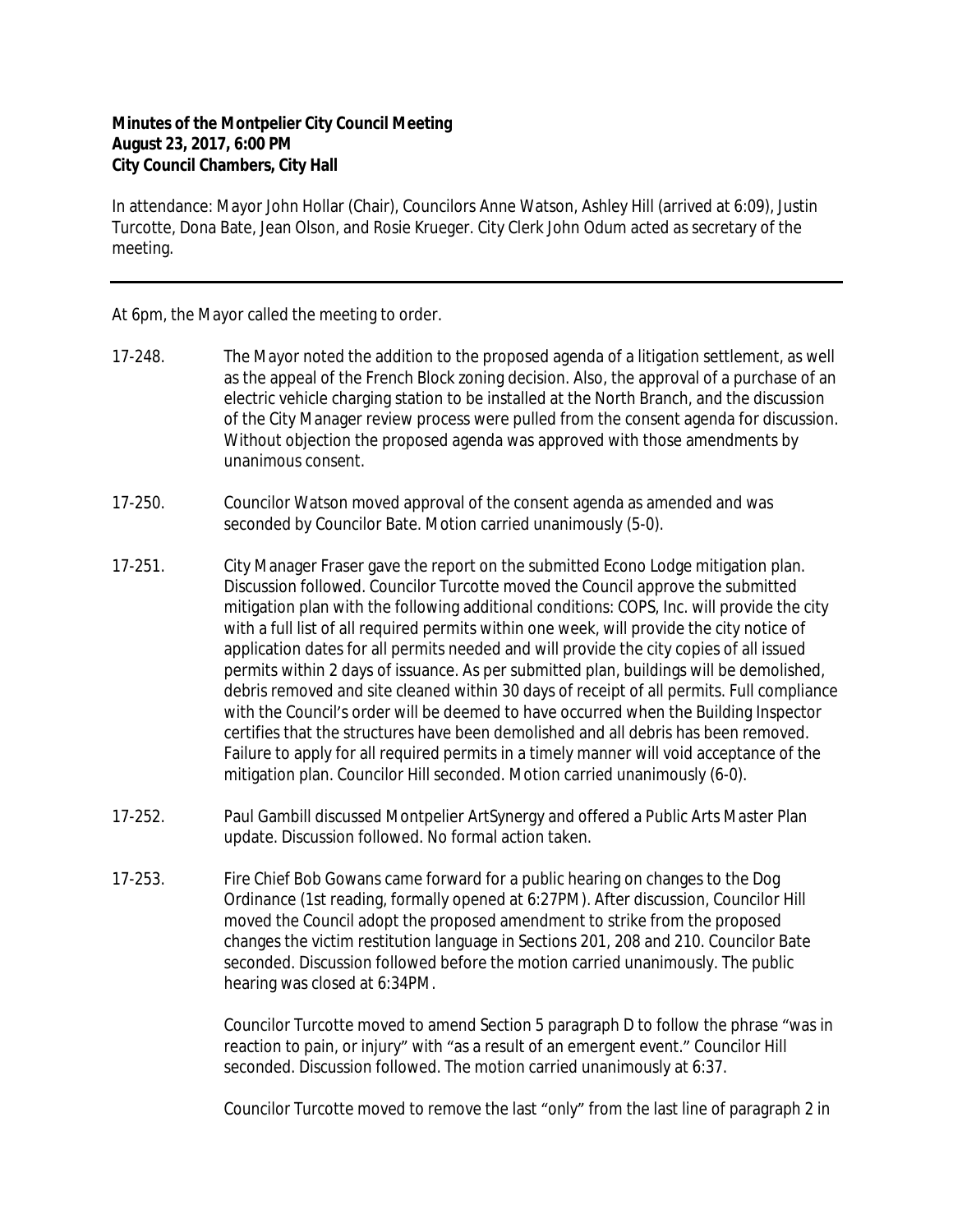section 213. Motion died for lack of a second.

Danis Regal addressed the Council. Marilyn Mode also commented. Councilor Bate moved the Council pass 1<sup>st</sup> reading as amended and set the second hearing for the next city council meeting. Councilor Watson seconded. Motion carries unanimously.

Sarah Swenson (Parks Commission) addressed the council. After discussion, Councilor Krueger moved the Council request a report from the parks commission within 6 months regarding dogs in Hubbard Park. Councilor Turcotte seconded. The motion carried unanimously at 7:03.

Recess at 7:04. Reconvened at 7:09.

- 17-255. Planning Director Mike Miller and Barbara Conrey came to the front table for the continuation of the discussion of the proposed zoning ordinance. Steve Sease, Alan Goldman and Joe Castellano offered questions and comments.
- 17-254. The 1st public hearing on Caledonia Spirits Tax Stabilization opened at 9:04. Discussion followed. Joe Castellano asked a question. Councilor Turcotte moved to conclude public hearing 1<sup>st</sup> reading and to set the second hearing for next meeting. Councilor Olson seconded. After further discussion, motion carries 5-1 (Councilor Hill voting nay).
- 17-257. In other business. Councilor Olson moved to approve the following amendments to the City Manager performance review process: delete reference "May to August, October to December, Manager will meet with individual council members at least once." Under September, add "will include written comments and be fully documented" after "midyear check in with full council and manager." Councilor Turcotte seconded. After a brief discussion, the motion was withdrawn. Discussion continued.

Councilor Olson moved to delete from the City Manager performance review process the following: "May to August, October to December, Manager will meet with individual council members at least once" and ask the Manager to come back with revisions to Council Manual that includes them. Councilor Turcotte seconded. More discussion followed. Motion carried 5-1 (Councilor Bate voting nay).

Councilor Watson moved to add to the City Councilor self-review process a bullet point for councilors to consider if they have met with the City Manager. Councilor Turcotte seconded. Motion carried 5-1 (Councilor Olson voting nay).

Councilor Olson moved to add to the City Manager Review process mid-year check in with full Council and Manager "and will include written comments and be fully documented." Councilor Turcotte seconded. Discussion followed. Motion carries 5-1 (Councilor Bate voting nay).

Councilor Turcotte moved the City Manager evaluation process, page 3, be amended under documents paragraph 2, such that the description of the evaluation process in the inclusion of the 360 review, to change the word on included comments from "compiled" to "all." Input was offered from Police Chief Facos. Motion died for lack of a second.